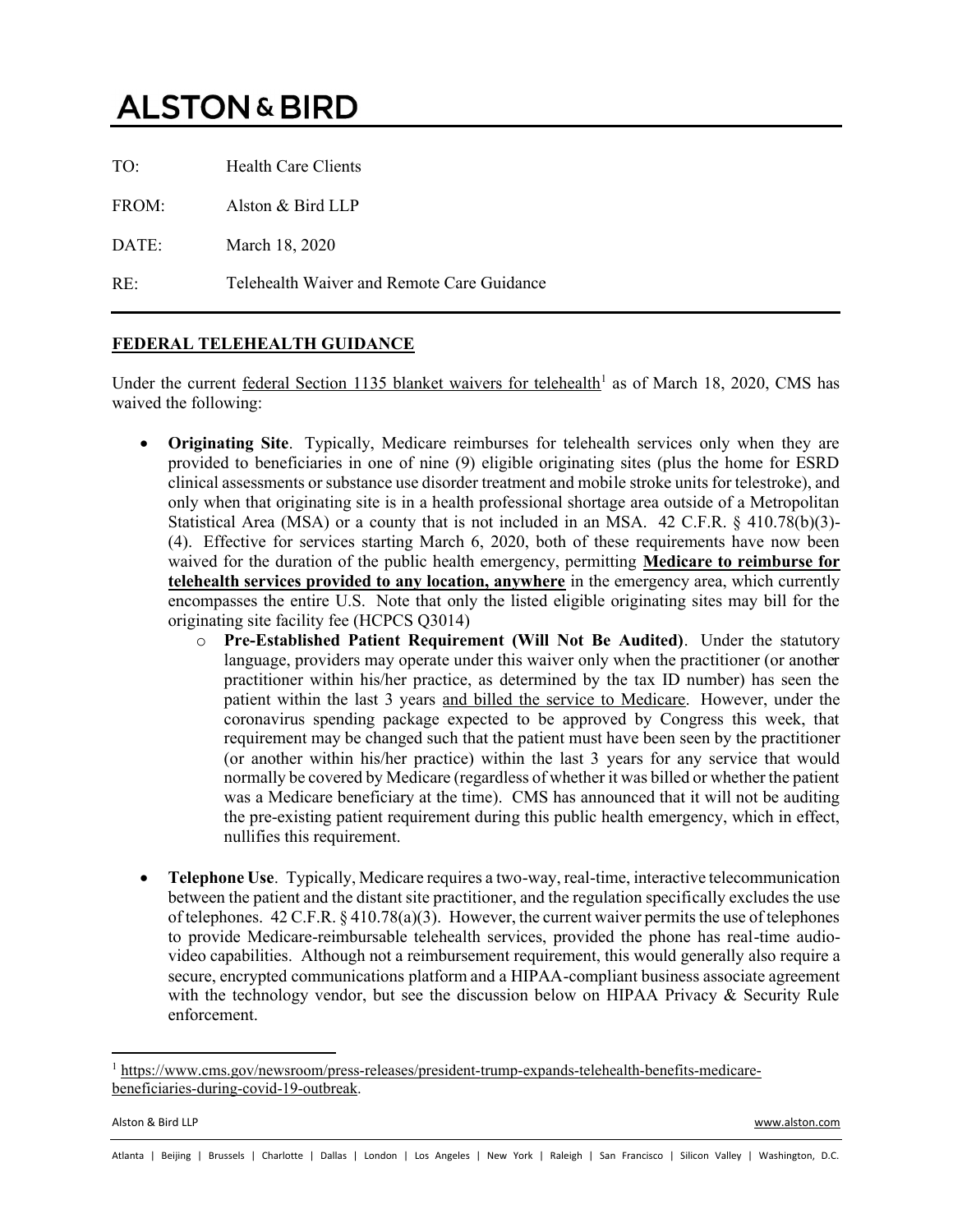**State Licensure**. Medicare will now reimburse for services provided by a practitioner to the emergency area (the entire U.S.) even if the practitioner is not licensed in that state or enrolled in Medicare in that jurisdiction, provided the practitioner holds the equivalent license in another state and is enrolled in Medicare where licensed, and is not excluded from practice in any state. Note that this does not affect state licensing requirements. Some states are beginning to loosen state licensure requirements, although providers may also consider contacting their state medical or professional licensing boards for additional guidance or to request a limited waiver.

These blanket waivers are available to all providers that bill Medicare. CMS has also issued guidance for Medicaid<sup>2</sup> and Programs of All-Inclusive Care for the Elderly (PACE) Organizations,<sup>3</sup> indicating that states and PACE Organizations have a great deal of flexibility with respect to furnishing services via telehealth.

In addition, federal agencies have issued guidance that they will exercise their enforcement discretion in the following matters:

- **Cost-Sharing for Telehealth Services**. The Office of Inspector General (OIG) has announced<sup>4</sup> that it will not subject practitioners to OIG administration sanctions for reductions or waivers of beneficiary cost-sharing obligations when they are reduced or waived for telehealth services. Normally, routine reductions or waivers of co-payments, coinsurance, and deductibles could subject the practitioner to penalties under the federal Anti-Kickback Statute and the prohibition on beneficiary inducements, but the OIG will use its enforcement discretion during the period subject to the current public health emergency.
- **HIPAA Privacy & Security Rule for Telehealth Services**. The Office for Civil Rights (OCR) has announced<sup>5</sup> that it will not impose penalties for noncompliance with HIPAA security requirements against practitioners who provide telehealth services in good faith during the current public health emergency. The telehealth service can be provided for any reason—related to COVID-19 or not—and can now take place over any number of popular applications that allow for video chat, including Apple FaceTime, Facebook Messenger, Google Hangouts, Skype, or other platform, without the practitioner risking penalties for noncompliance with HIPAA rules. OCR does, however, encourage practitioners to use all available encryption and privacy modes, and to notify patients that the applications may introduce privacy risks. Note also that the temporary relaxation of HIPAA rules applies to telehealth only, and it may be reasonable to conclude that it extends to other types of remote care via technology (such as virtual check-ins and e-visits, discussed below). However, HIPAA privacy and security rules still apply to other modalities of care and communications with patients, and otherwise remain fully in effect.

In summary, Medicare still requires these elements for a reimbursable telehealth visit under 42 C.F.R. § 410.78:

- 1. *Qualifying distant site practitioner* one of the nine listed eligible practitioners.
- 2. *Qualifying originating site type* currently waived.

<sup>2</sup> https://www.medicaid.gov/medicaid/benefits/downloads/medicaid-telehealth-services.pdf.

<sup>3</sup> https://www.cms.gov/files/document/covid-19-pace-memo-3-17-20.pdf.

<sup>4</sup> https://oig.hhs.gov/fraud/docs/alertsandbulletins/2020/policy-telehealth-2020.pdf.

<sup>5</sup> https://www.hhs.gov/hipaa/for-professionals/special-topics/emergency-preparedness/notification-enforcementdiscretion-telehealth/index.html.